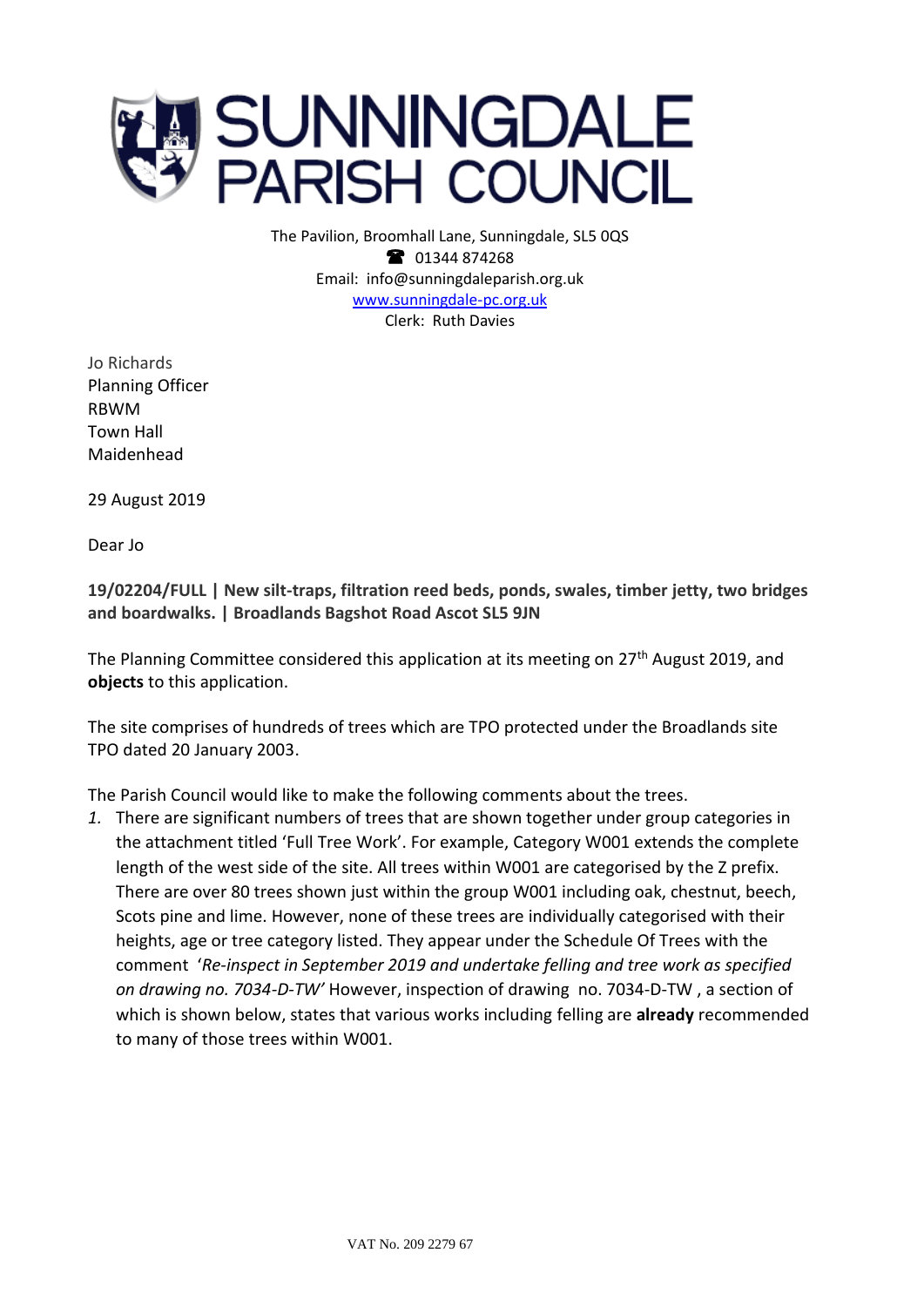| Z309 | Beech          | Trifurcates at circa. 3.5m, union partially included. Major deadwood. Stem<br>cavities. Reduced vigour. Branchtip dysfunction - not significant. Proposed<br>work - Monitor annually (vigour). Priority 3.                                                                                                                 |
|------|----------------|----------------------------------------------------------------------------------------------------------------------------------------------------------------------------------------------------------------------------------------------------------------------------------------------------------------------------|
| Z321 | Sweet Chestnut | Blfurcates at circa, 2.5m, Almost dead, Proposed work - Reduce to 7m<br>monolith. Priority 3.                                                                                                                                                                                                                              |
| Z323 | Hornbeam       | Blfurcates at circa. 5m above ground level. Significant cavity and stem decay<br>at union, Proposed work - reduce crown by 5m, Priority 3,                                                                                                                                                                                 |
| Z326 | Sweet Chestnut | Bark necrosis on tension side, no active decay beneath. Dead upper canopy.<br>Proposed work - reduce to 8m monolith. Priority 3.                                                                                                                                                                                           |
| Z327 | False Acacla   | Significant stem cavity and decay from base to circa. 4m. Notable branch<br>fallure. Major deadwood. Proposed work - reduce to 7m monolith. Priority 3.                                                                                                                                                                    |
| Z328 | False Acacla   | Significant cavity from ground level to circa, 7m, Hollow, Root heaved and<br>resting in adjacent Sweet Chestnut, Proposed work - Fell, Priority 2.                                                                                                                                                                        |
| Z331 | Sweet Chestnut | Bark necrosis from ground to 8m, Hollow lower stem, Dead upper canopy,<br>Proposed work - reduce to 8m monolith. Priority 3.                                                                                                                                                                                               |
| Z341 | Corsican Pine  | Twin stemmed. Poor taper. Etiolated crown. Proposed work - Reassess<br>suitability for retention following removal of Z343,                                                                                                                                                                                                |
| Z343 | Corsican Pine  | Twin stemmed from circa. 2m above ground level, significant bark inclusion.<br>Not considered sultable to reduce and brace. Proposed work - Fell. Priority 2.                                                                                                                                                              |
| 7344 | Beech          | Large stem cavities north / north eastern aspect, most likely coalescing with<br>large Ganoderma bracket at circa. 5m above ground level on opposite side of<br>stem. Large wound South eastern aspect circa. 8m with old Ganoderma<br>brackets. Fusing stems above. Proposed work - reduce to 8m monolith.<br>Priority 2. |
| Z353 | Sweet Chestnut | Dead upper canopy. Proposed work - reduce to 8m monolith. Priority 3.                                                                                                                                                                                                                                                      |
| Z354 | Sweet Chestnut | Almost dead, Proposed work - reduce to 7m monolith, Priority 3,                                                                                                                                                                                                                                                            |
| Z364 | Beech          | Root heaved and hung up In adjacent tree. Proposed work - Fell. Priority 2.                                                                                                                                                                                                                                                |
| Z365 | Beech          | Stem lean. Significant stem cavity with decay. Spaiting evident. Proposed<br>work - reduce to 8m monolith. Priority 3.                                                                                                                                                                                                     |

The Parish Council strongly request that these trees are individually categorised, assessed for height, age, classification etc and further assessed by the Tree Officer before any works are authorised. If a tree reinspection is planned for September 2019 it is surely reasonable to ask why the planning application was not postponed until after this inspection rather than specifying works beforehand?

- *2.* Other groups of trees for example, W003 close to the house have works specified such as Z240 (beech) and Z243 (hornbeam). They are both categorised as '*requiring secondary investigation or fell'.* We are unsure how this description can be applicable to TPO trees as it allows for felling without any further investigation. Again, there is no indication of height, age or condition of the trees.
- *3.* Group G009 situated west of Group W003 comprises of 6 Scots Pine trees, 22 metres high, of which 2 (Z298 and Z301) are shown for *'secondary investigation or fell.'*
- *4.* The above comments are also applicable to the other groups of trees on the site, eg G001, G0055, W002, G015 etc
- *5.* The plan (Drawing no: BRO 6.0.07, REV:C) showing the watercourse linking the two ponds contains the phrase '*Avenue of trees may need to be lifted prior to construction and re-*